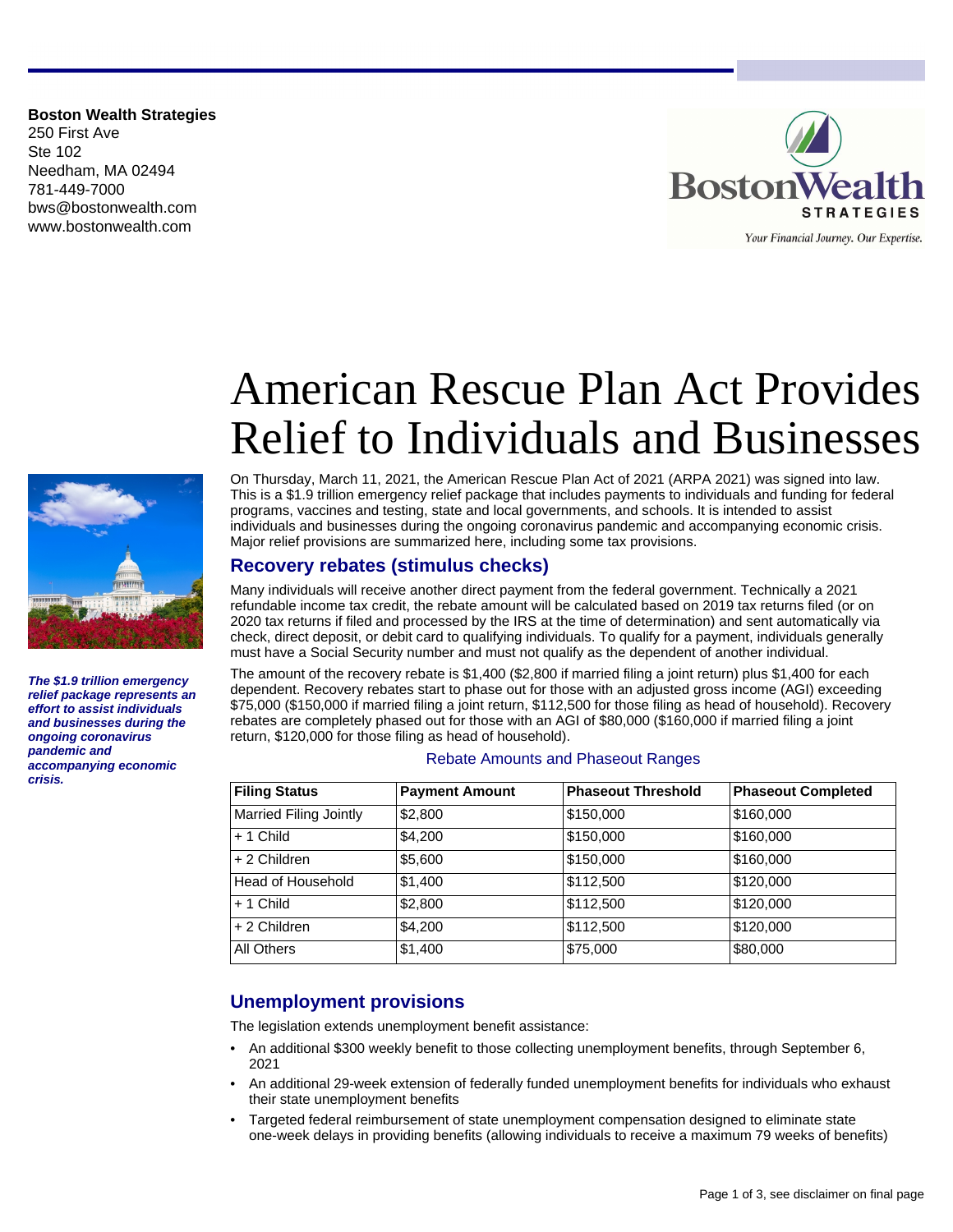• Unemployment benefits through September 6, 2021, for many who would not otherwise qualify, including independent contractors and part-time workers

For 2020, the legislation also makes the first \$10,200 (per spouse for joint returns) of unemployment benefits nontaxable if the taxpayer's modified adjusted gross income is less than \$150,000. If a 2020 tax return has already been filed, an amended return may be needed.

#### **Business relief**

- The employee retention tax credit has been extended through December 31, 2021. It is available to employers that were significantly impacted by the crisis and is applied to offset Social Security payroll taxes. As in the previous extension, the credit is increased to 70% of qualified wages, up to a certain maximum per quarter.
- The employer tax credits for providing emergency sick and family leave have been extended through September 30, 2021.
- Eligible small businesses can receive targeted economic injury disaster loan advances from the Small Business Administration. The advances are not included in taxable income. Furthermore, no deduction or basis increase is denied, and no tax attribute is reduced by reason of the exclusion from income.
- Eligible restaurants can receive restaurant revitalization grants from the Small Business Administration. The grants are not included in taxable income. Furthermore, no deduction or basis increase is denied, and no tax attribute is reduced by reason of the exclusion from income.

## **Housing relief**

- The legislation allocates additional funds to state and local governments to provide emergency rental and utility assistance through December 31, 2021.
- The legislation allocates funds to help homeowners with mortgage payments and utility bills.
- The legislation also allocates funds to help the homeless.

#### **Health insurance relief**

- For those who lost a job and qualify for health insurance under the federal COBRA continuation coverage program, the federal government will generally pay the entire COBRA premium for health insurance from April 1, 2021, through September 30, 2021.
- For 2021, if a taxpayer receives unemployment compensation, the taxpayer is treated as an applicable taxpayer for purposes of the premium tax credit, and the household income of the taxpayer is favorably treated for purposes of determining the amount of the credit.
- Persons who bought their own health insurance through a government exchange may qualify for a lower cost through December 31, 2022.

#### **Student loan tax relief**

For student loans forgiven or cancelled between January 1, 2021, and December 31, 2025, discharged amounts are not included in taxable income.

#### **Child tax credit**

- For 2021, the credit amount increases from \$2,000 to \$3,000 per qualifying child (\$3,600 for qualifying children under age 6), subject to phaseout based on modified adjusted gross income. The legislation also makes 17-year-olds eligible as qualifying children in 2021.
- For most individuals, the credit is fully refundable for 2021 if it exceeds tax liability.
- The Treasury Department is expected to send out periodic advance payments (to be worked out by the Treasury) for up to one-half of the credit during 2021.

## **Child and dependent care tax credit**

- For 2021, the legislation increases the maximum credit up to \$4,000 for one qualifying individual and up to \$8,000 for two or more (based on an increased applicable percentage of 50% of costs paid and increased dollar limits).
- Most taxpayers will not have the applicable percentage reduced (can be reduced from 50% to 20% if AGI exceeds a substantially increased \$125,000) in 2021. However, the applicable percentage can now also be reduced from 20% down to 0% if the taxpayer's AGI exceeds \$400,000 in 2021.
- For most individuals, the credit is fully refundable for 2021 if it exceeds tax liability.

# **Earned income tax credit**

For 2021 only: